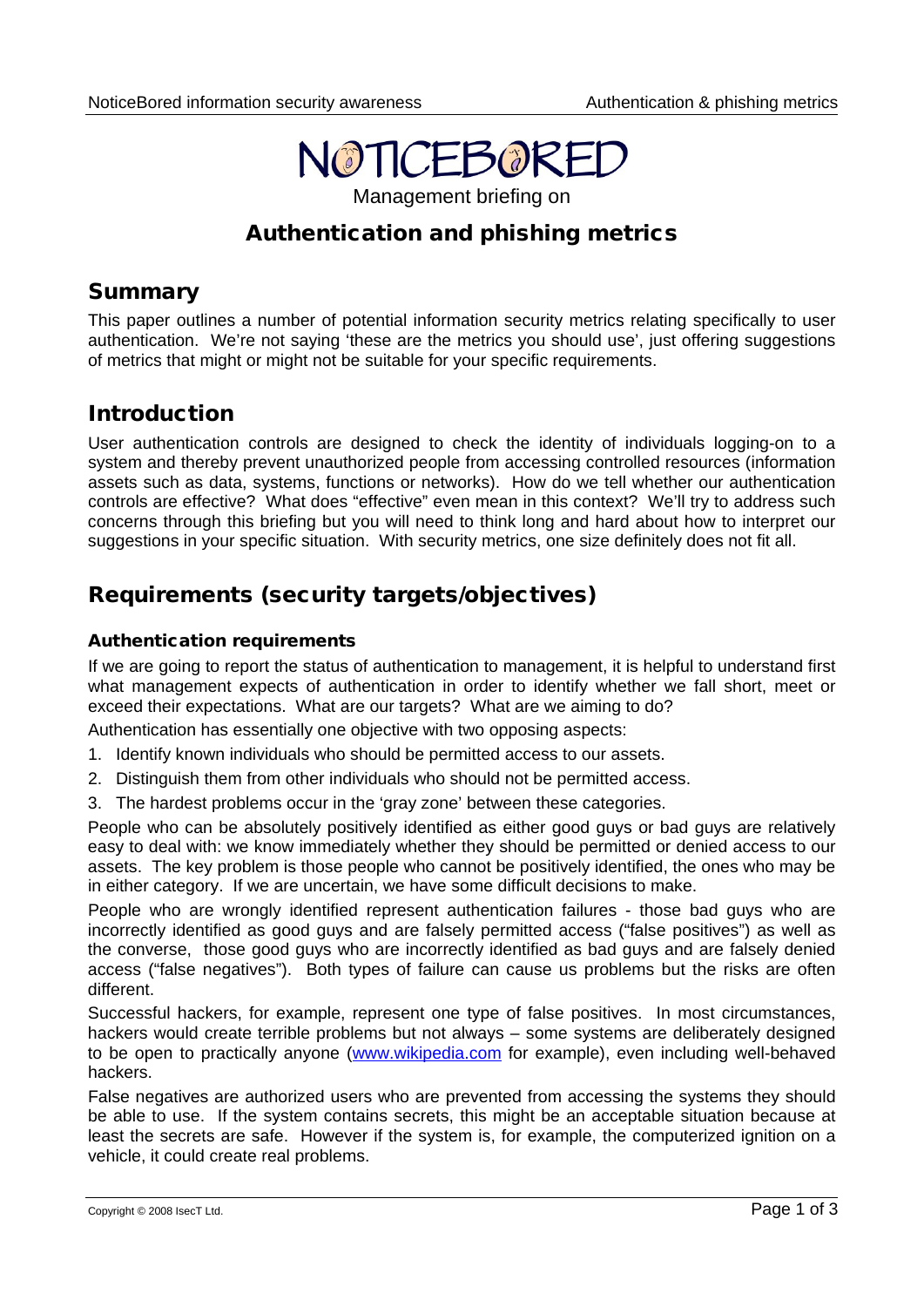In reality, organizations often have a mixture of systems of each type – some where false positives are OK but false negatives are not, and some the other way around - but in most cases false positives are worse. Thinking this issue through should help clarify your authentication targets.

### (Anti) phishing requirements

Phishing is a specific type of attack method used by identity thieves, often combining social engineering with hacking or malware. Phishers send spam emails inviting recipients to 'click this link and update their details'. The link typically leads victims to a fake website controlled by the phishers. The phishers are using many different organizations' websites as lures, including banks, tax offices, credit card companies and even charities.

Phishing is clearly a concern for the primary victims – the customers of banks and other institutions who fall for the scams and have their identities stolen. In many cases, however, fraud losses through phishing are covered by the banks *etc*., so they are also losers. Victims often blame the banks *etc*. for 'not doing enough to stop this' but in reality this is an extremely difficult nut to crack. Meanwhile, organizations used as lures suffer some reputational damage.

Financial organizations therefore require that:

- Phishing attacks using them as lures are quickly identified (*e.g*. within a day at most), and ideally are stopped by shutting down the fake websites (*e.g*. within a few days at most);
- Victims of phishing attacks are quickly identified and their accounts suspended pending issue of replacement credentials (new bank/credit cards, new login details *etc*.);
- Phishers are identified, caught and prosecuted, and fraud losses are recovered;
- Customers are educated about the phishing threat and become more resistant to attack.

## Potential metrics

### Metric 1. Number of authentication failures

How will we identify authentication failures, both false negatives and false positives)? If we could identify them directly, of course, we could probably eliminate them! In practice, we can only estimate the numbers using the symptoms or consequences. False positives might be estimated from the number of incidents involving unauthorized access. False negatives might be estimated from the number of calls to the IT Help/Service Desk by people requesting password changes, or the number of password failures recorded in the logs that are followed in short order by successful logins. Are you collecting the data already?

Straight numbers are the simplest metrics, easiest to measure and report. However, they don't make much sense in isolation. If one month we have 245 authentication failures, is that a good or a bad month? We really need to know how that compares to other months (see metric 3 below).

#### Metric 2. Proportion of failed authentications

The simple numbers in metric 1 are only part of the issue. To determine whether the number of authentication failures was OK or unacceptable, management needs to know how many successful authentication events there were in order to calculate the proportion of failures. This might be counted or at least estimated from the number of first-time successful login entries shown in the system security logs.

Proportions take a little more calculation than simple numbers but generally make more sense. "27% of authentication events failed" sounds pretty bad in any context! Combine this with some clear targets defined or at least agreed with management and we are getting somewhere!